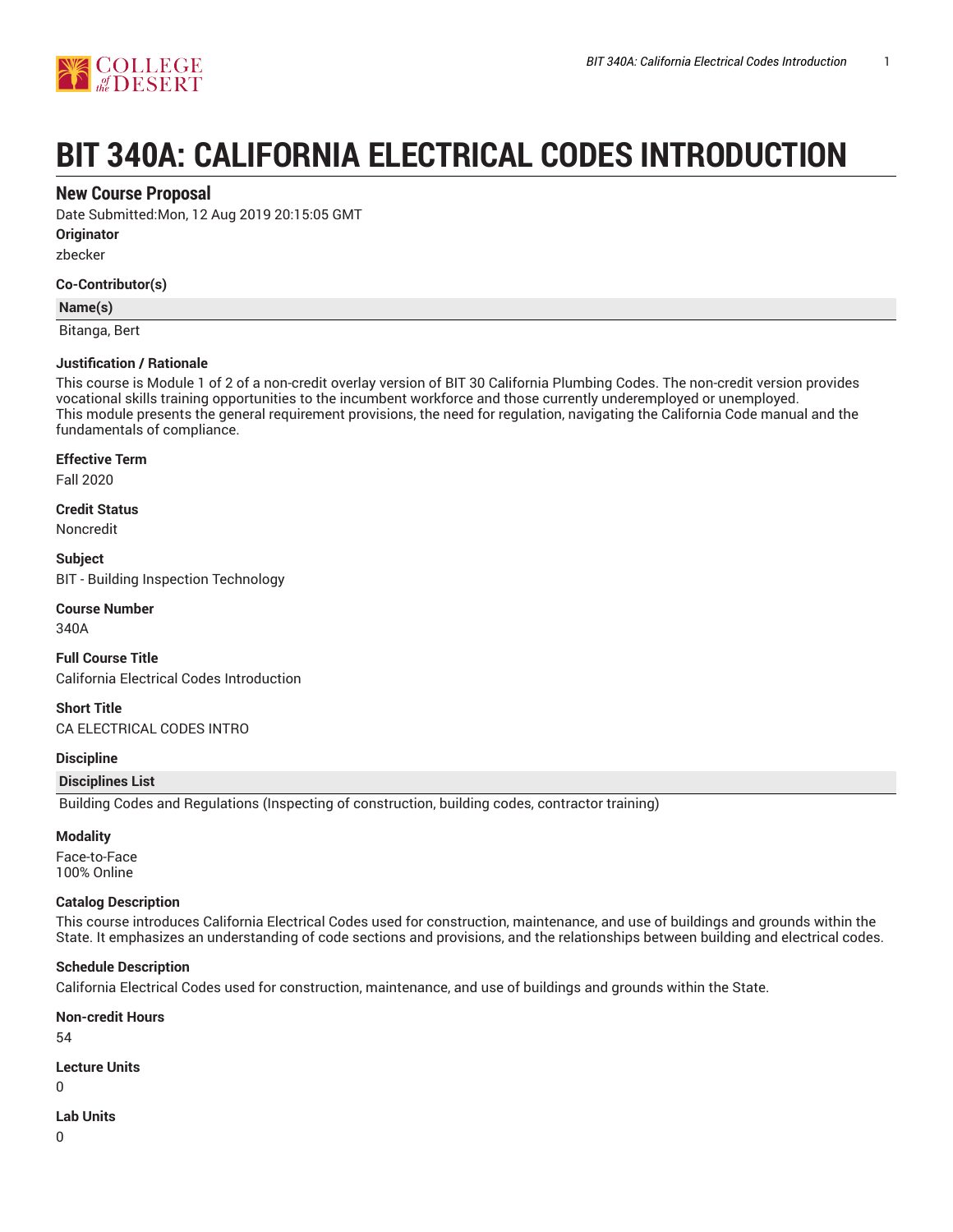

**In-class Hours** 18

**Out-of-class Hours** 36

**Total Course Units**

0 **Total Semester Hours** 54

## **Override Description**

Noncredit courses do not have lecture and lab. The out of class hours were adjusted to provide the same total as the equivalent credit course.

# **Required Text and Other Instructional Materials**

**Resource Type** Book

**Author** California Building Standards Commission

**Title**

California Electrical Code

**Edition**

latest

**City**

Sacramento

**Publisher** National Fire Protection Association

**Year** 2016

**College Level**

Yes

**Flesch-Kincaid Level** 12.4

**ISBN #** 9781557019141

**Class Size Maximum**

28

# **Course Content**

- 1. Introduction.
- 2. General code requirement provisions, Electrical Codes.
- 3. Requirements for types of materials.
- 4. Occupancy Building and Electrical Code requirements.
- 5. Electrical Services and relationship to Building Codes.
- 6. General wiring methods and relationship to Building code.
- 7. Electrical loads calculations and Building Codes interrelationship.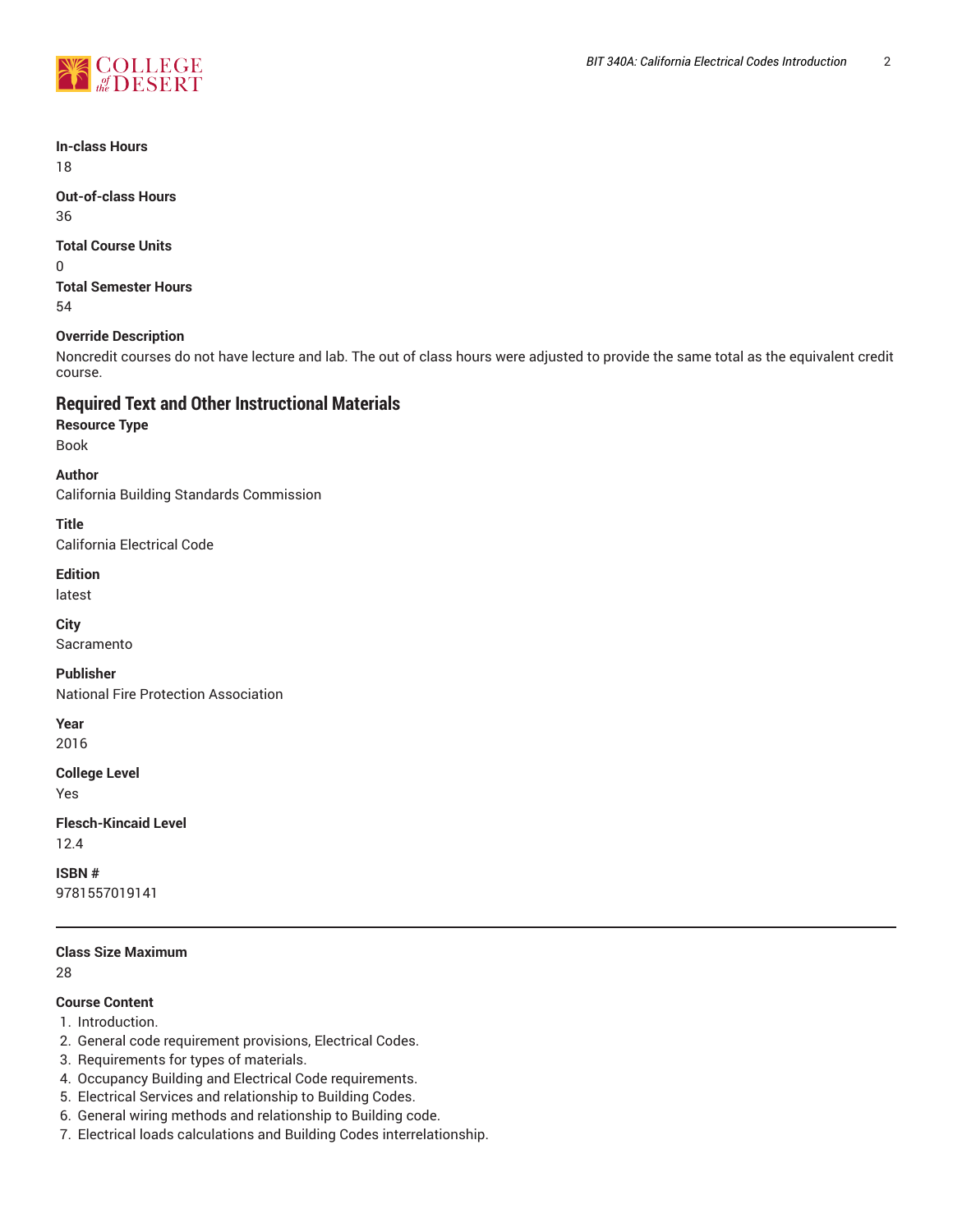

#### **Course Objectives**

|             | <b>Objectives</b>                                                                                                   |
|-------------|---------------------------------------------------------------------------------------------------------------------|
| Objective 1 | Understand the California electrical codes and how they apply to construction, regulation, and design of buildings. |
| Objective 2 | Discuss skills for employment in private or public construction fields as an inspector or plans examiners.          |

#### **Student Learning Outcomes**

**Upon satisfactory completion of this course, students will be able to:**

Outcome 1 Cite code sections with relation to electrical codes in construction, regulation and design.

#### **Methods of Instruction**

| <b>Method</b>     | Please provide a description or examples of how each instructional<br>method will be used in this course. |
|-------------------|-----------------------------------------------------------------------------------------------------------|
| Lecture           | Presentation of topic in context.                                                                         |
| <b>Discussion</b> | Classroom and group discussions of code application examples.                                             |
| Participation     | Class discussion and questions.                                                                           |
| Other (Specify)   | Presentation of construction materials.                                                                   |

#### **Methods of Evaluation**

| <b>Method</b>                            | Please provide a description or examples of how<br>each evaluation method will be used in this course.                                   | <b>Type of Assignment</b> |
|------------------------------------------|------------------------------------------------------------------------------------------------------------------------------------------|---------------------------|
| Group activity participation/observation | Activity based learning applied to concepts of<br>the course, including critique of code project<br>presentations prepared out-of-class. | In and Out of Class       |
| Mid-term and final evaluations           | Comprehensive exams covering the content of the<br>course. Exams may be out-of-class projects or in-<br>class multiple choice tests.     | In and Out of Class       |
| Tests/Quizzes/Examinations               | Timed quizzes completed out-of-class with<br>discussion of answer in-class.                                                              | In and Out of Class       |
| Student participation/contribution       | Participation in class and group discussions.                                                                                            | In Class Only             |
| Other                                    | Out-of-class hours will be accounted for<br>electronically through the learning management<br>system.                                    | Out of Class Only         |

#### **Assignments**

#### **Other In-class Assignments**

- 1. Presentation of class subjects and materials.
- 2. Review code sections.
- 3. Presentation of code examples.
- 4. Critique of instructor and peer code example presentations.

#### **Other Out-of-class Assignments**

- 1. Reading assignments of codes and handouts.
- 2. Review code sections presented in classes.
- 3. Research code restrictions for a variety of construction examples.
- 4. Completed quizzes.

#### **Grade Methods**

Pass/No Pass Only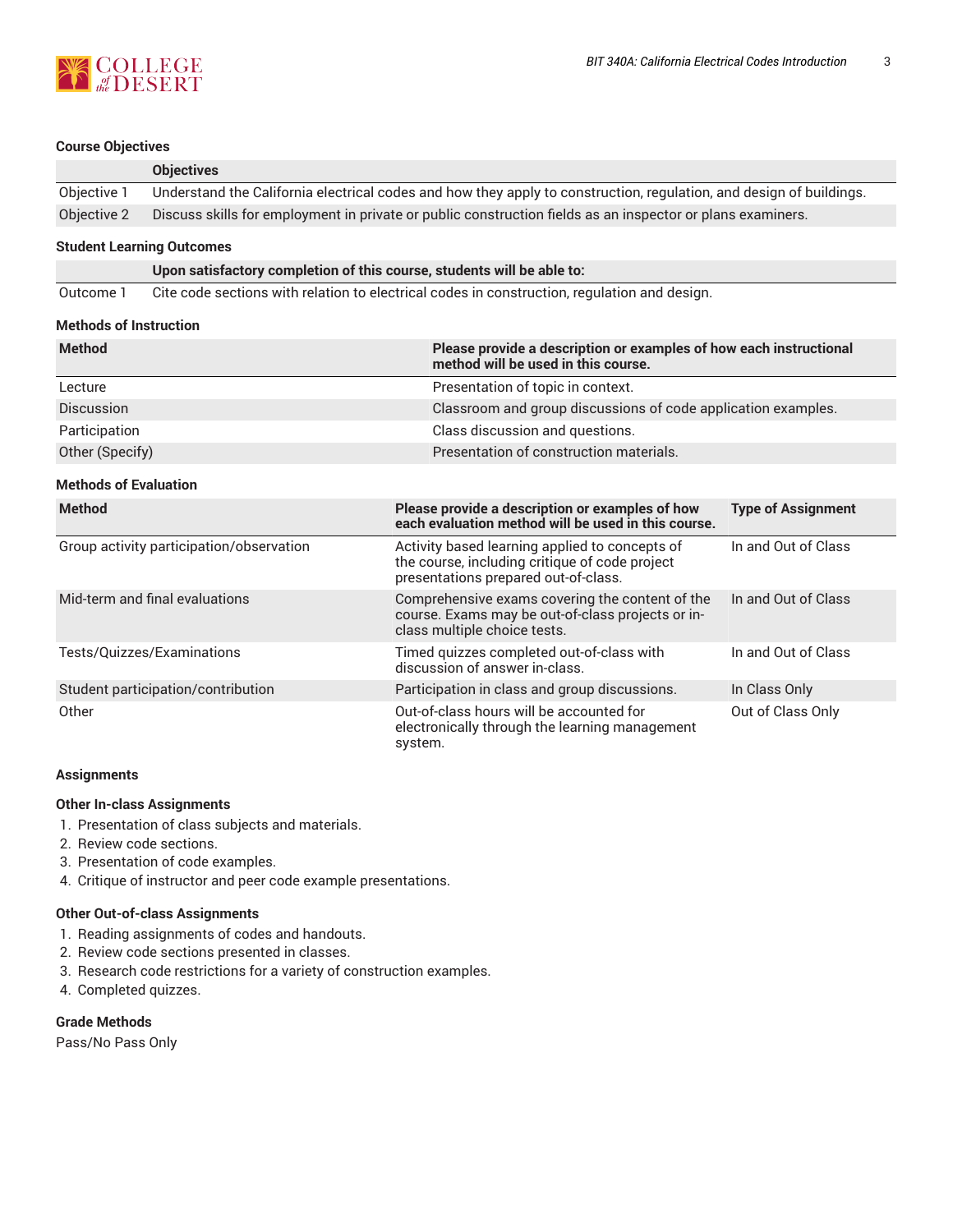

# **Distance Education Checklist**

# **Instructional Materials and Resources**

# **Effective Student/Faculty Contact**

#### Which of the following methods of regular, timely, and effective student/faculty contact will be used in this course?

#### **Within Course Management System:**

Timely feedback and return of student work as specified in the syllabus Discussion forums with substantive instructor participation Chat room/instant messaging Regular virtual office hours Online quizzes and examinations Weekly announcements

#### **External to Course Management System:**

Direct e-mail

#### Briefly discuss how the selected strategies above will be used to maintain Regular Effective Contact in the course.

Students and instructor will participate regularly in individual and group discussions using Canvas; students will complete online quizzes and overall results will be reviewed with the class.

# **Other Information**

#### Provide any other relevant information that will help the Curriculum Committee assess the viability of offering this course in an online **or hybrid modality.**

This course introduces students to the California Electrical Codes which they will need to read and reference online on their own in the workplace. Online learning is very appropriate.

## **MIS Course Data**

**CIP Code** 46.0403 - Building/Home/Construction Inspection/Inspector.

**TOP Code** 095720 - Construction Inspection

**SAM Code** C - Clearly Occupational

**Basic Skills Status** Not Basic Skills

**Prior College Level** Not applicable

**Cooperative Work Experience** Not a Coop Course

**Course Classification Status** Other Non-credit Enhanced Funding

**Approved Special Class** Not special class

**Noncredit Category** Short-Term Vocational

**Funding Agency Category** Not Applicable